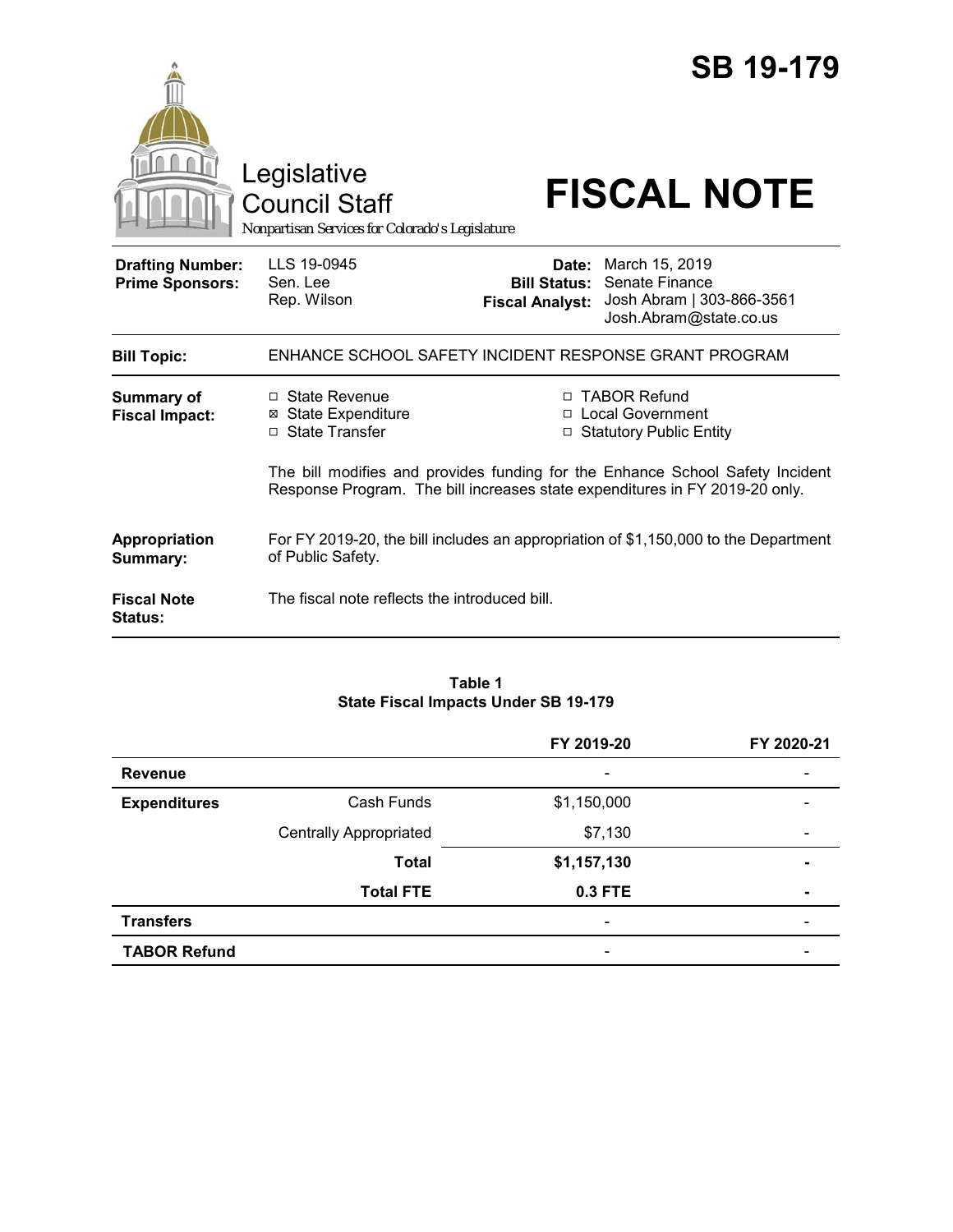March 15, 2019

# **Summary of Legislation**

The bill modifies application and award date deadlines for the Enhance School Safety Incident Response Program in the in the Division of Homeland Security and Emergency Management in the Department of Public Safety (DPS). The bill appropriates \$1,150,000 from the School Safety Resource Center Cash Fund to the DPS. Under current law, the division may use a portion of appropriated funds to pay the direct and indirect costs of administering the grant program.

# **Background**

Created by House Bill 18-1413, the Enhance School Safety Incident Response Grant Program provides grant funding for school safety incident response. Grant awards may be used for:

- training programs, curricula, and seminars;
- best practices and protocols;
- research and development; and
- technology and infrastructure upgrades to provide training and education.

Grants are provided to a nonprofit organization with experience providing incident response training, working with law enforcement and first responders, and working with schools and districts on issues related to school safety. In the current FY 2018-19, the program received an appropriation of \$500,000, of which, about \$30,000 and 0.3 FTE is used by the DPS to administer the program. Funding for this program was not included in the department's FY 2019-20 budget request.

### **State Expenditures**

For FY 2019-20, the bill increases state expenditures by \$1,157,130 as displayed in Table 2.

**Table 2**

| I UMIG A<br><b>Expenditures Under SB 19-179</b> |                   |             |            |  |  |
|-------------------------------------------------|-------------------|-------------|------------|--|--|
|                                                 |                   | FY 2019-20  | FY 2020-21 |  |  |
| <b>Department of Public Safety</b>              |                   |             |            |  |  |
| <b>Personal Services</b>                        |                   | \$20,423    |            |  |  |
| <b>School Safety Grants</b>                     |                   | \$1,129,577 |            |  |  |
| Centrally Appropriated Costs*                   |                   | \$7,130     |            |  |  |
|                                                 | <b>Total Cost</b> | \$1,157,130 |            |  |  |
|                                                 | <b>Total FTE</b>  | $0.3$ FTE   |            |  |  |

 *\* Centrally appropriated costs are not included in the bill's appropriation.*

**Personal services.** The DPS received an appropriation for the current FY 2018-19. This bill's appropriation allows the DPS to continue to operate the program and administer grants at the same level of administrative expenditures in FY 2019-20.